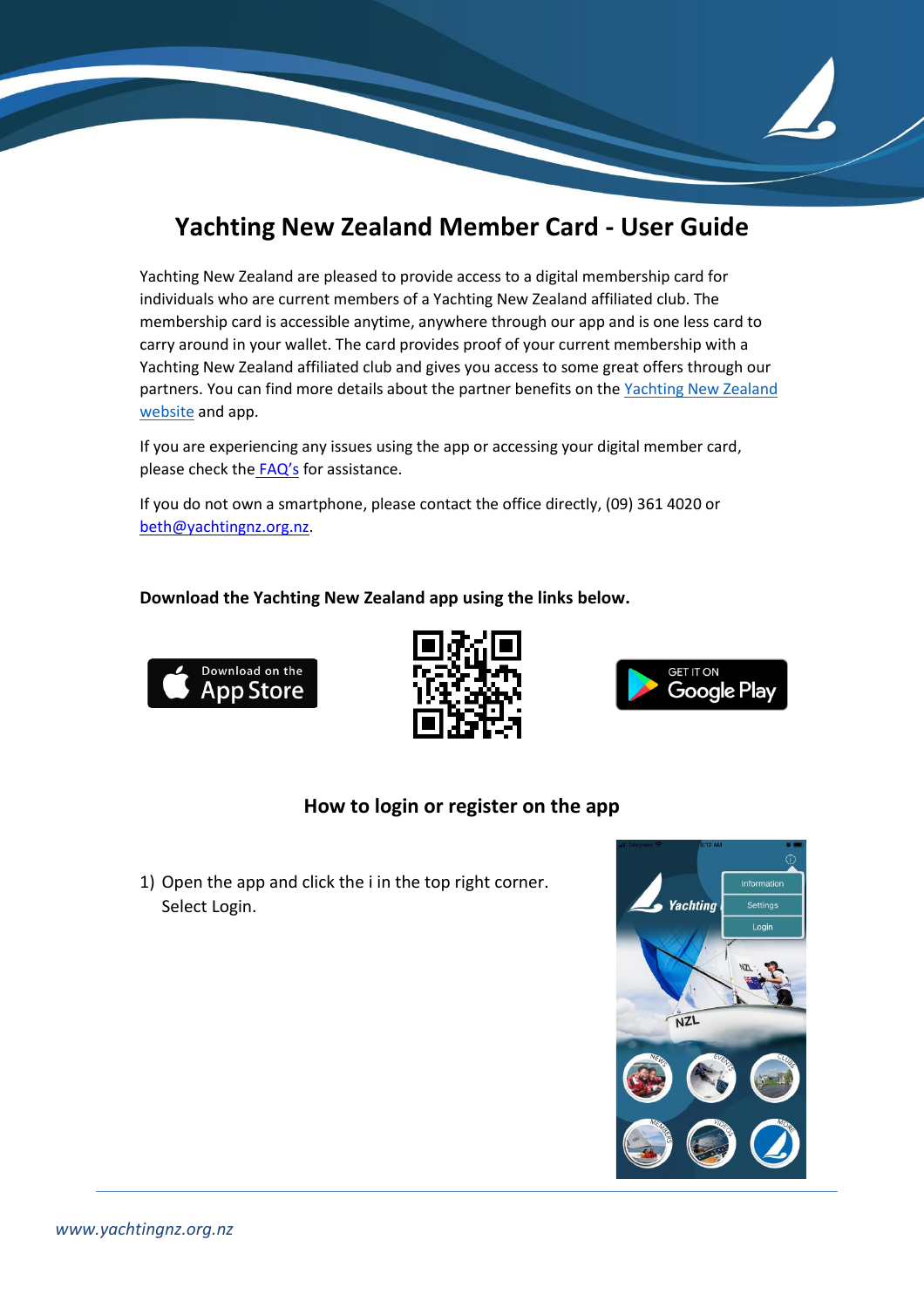- 2) You will either need to select login or register based on the following;
	- a. **If you have already created a login to the app**, enter your email and password in the fields provided and click Login.

If you have forgotten your password, click the "Forgot your password?' link to request a new password.

*The app login is not linked to your Yachting NZ website account.*

## b. **If you have not created a login yet**.

i. Select Register

A new window will open for you to complete your personal details to set up an account on the app.

Remember to tap the button to confirm you accept the terms and condition.

Click Register

If you click the terms and conditions link it will open a new window for you to read them. Once read, click the arrow at the top left corner to return to the previous page

\*\* *The arrow might not work for iphone users, drag the page down instead to return to the Login/Register page.*

ii.You will be emailed a verification code after you click register.

Enter the code in the field supplied.

| $_{\odot}$              | Login                                                  |          |
|-------------------------|--------------------------------------------------------|----------|
| <b>Email address</b>    |                                                        |          |
|                         | beth@yachtingnz.org.nz                                 | o        |
| Password                |                                                        |          |
|                         | Please enter your password                             |          |
|                         | Login                                                  | Register |
|                         | Forgot your password?                                  |          |
|                         |                                                        |          |
|                         |                                                        |          |
| Previous                | <b>Next</b>                                            | Done     |
|                         |                                                        |          |
|                         |                                                        |          |
| Close                   | <b>Register</b>                                        |          |
|                         | Please fill out the fields below to register yourself. |          |
| <b>Name</b>             |                                                        |          |
| <b>Beth Orton</b>       |                                                        |          |
| <b>Email address</b>    |                                                        |          |
|                         | beth@yachtingnz.org.nz                                 |          |
| <b>Phone (optional)</b> |                                                        |          |
|                         | Please enter your phone number                         |          |
| Password                |                                                        |          |

8:02 AM

 $\sim$   $\sim$ 

ull 2degrees 우



Laccept the terms and conditions